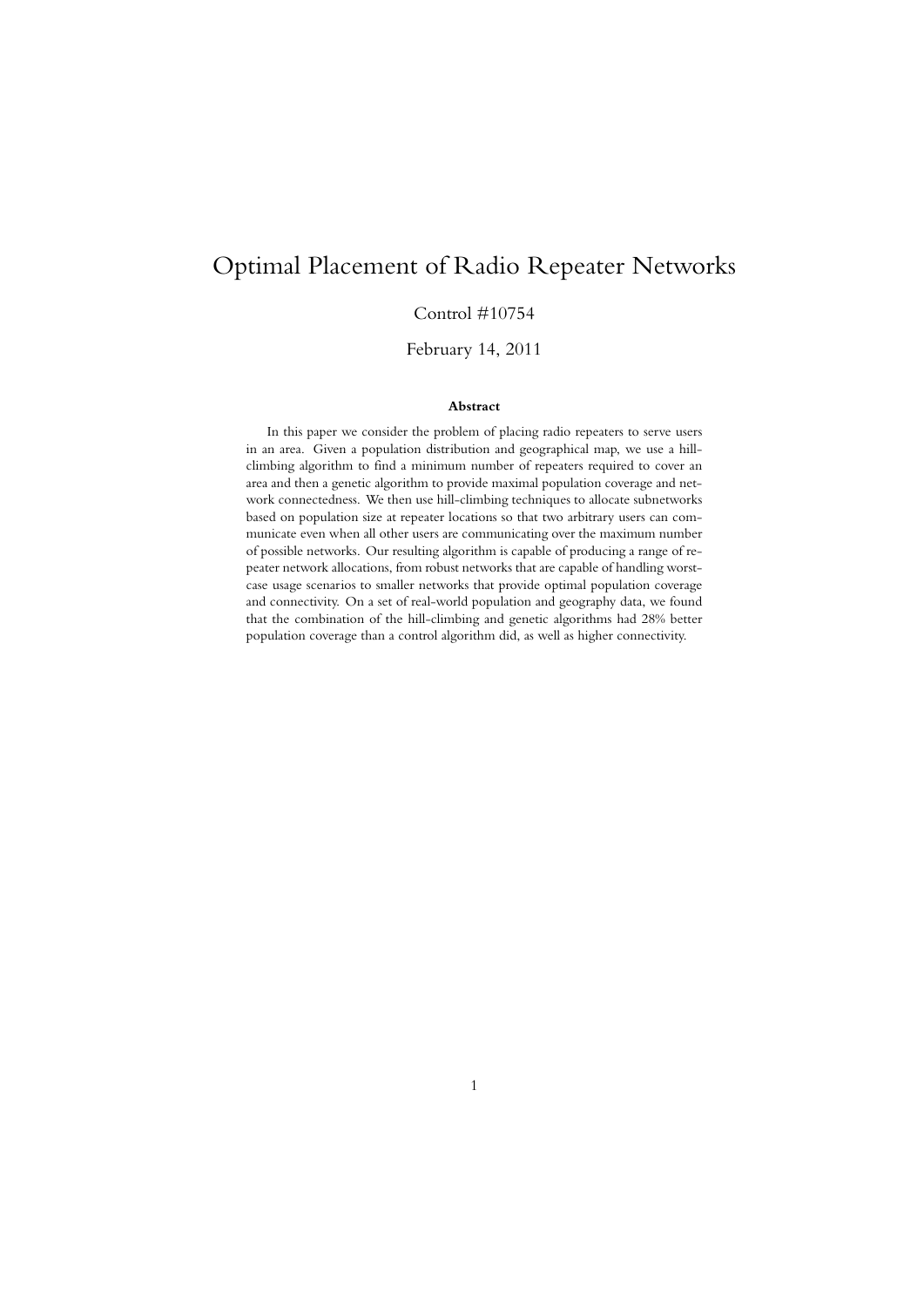# **Contents**

| 1 |                                                                | Overview                          |                                                                         | 4              |
|---|----------------------------------------------------------------|-----------------------------------|-------------------------------------------------------------------------|----------------|
| 2 | General observations                                           |                                   |                                                                         |                |
|   | 2.1                                                            |                                   |                                                                         | $\overline{4}$ |
|   | 2.2                                                            |                                   |                                                                         | 5              |
| 3 | Elements of the model: Simple case, geography, then population |                                   |                                                                         |                |
|   | 3.1                                                            |                                   |                                                                         | 6              |
|   | 3.2                                                            |                                   |                                                                         |                |
|   |                                                                | 3.2.1                             |                                                                         | 7              |
|   |                                                                | 3.2.2                             | Choosing $d$ to incorporate elevation $\ldots \ldots \ldots \ldots$     | 8              |
|   |                                                                | 3.2.3                             |                                                                         | 8              |
|   | 3.3                                                            |                                   |                                                                         | 10             |
|   |                                                                | 3.3.1                             |                                                                         | 10             |
|   |                                                                | 3.3.2                             | Choosing $\psi$ to reduce repeater number $\ldots \ldots \ldots \ldots$ | 12             |
|   |                                                                | 3.3.3                             |                                                                         | 12             |
| 4 | The complete model                                             |                                   |                                                                         | 13             |
|   | 4.1                                                            |                                   |                                                                         | 13             |
|   | 4.2                                                            |                                   |                                                                         | 14             |
| 5 |                                                                | <b>Experimental results</b><br>14 |                                                                         |                |
| 6 | Further thoughts                                               |                                   |                                                                         | 15             |
| A | <b>Building repeater networks</b>                              |                                   |                                                                         | 16             |
|   | <b>B</b> Repeater lengths versus user lengths                  |                                   |                                                                         | 16             |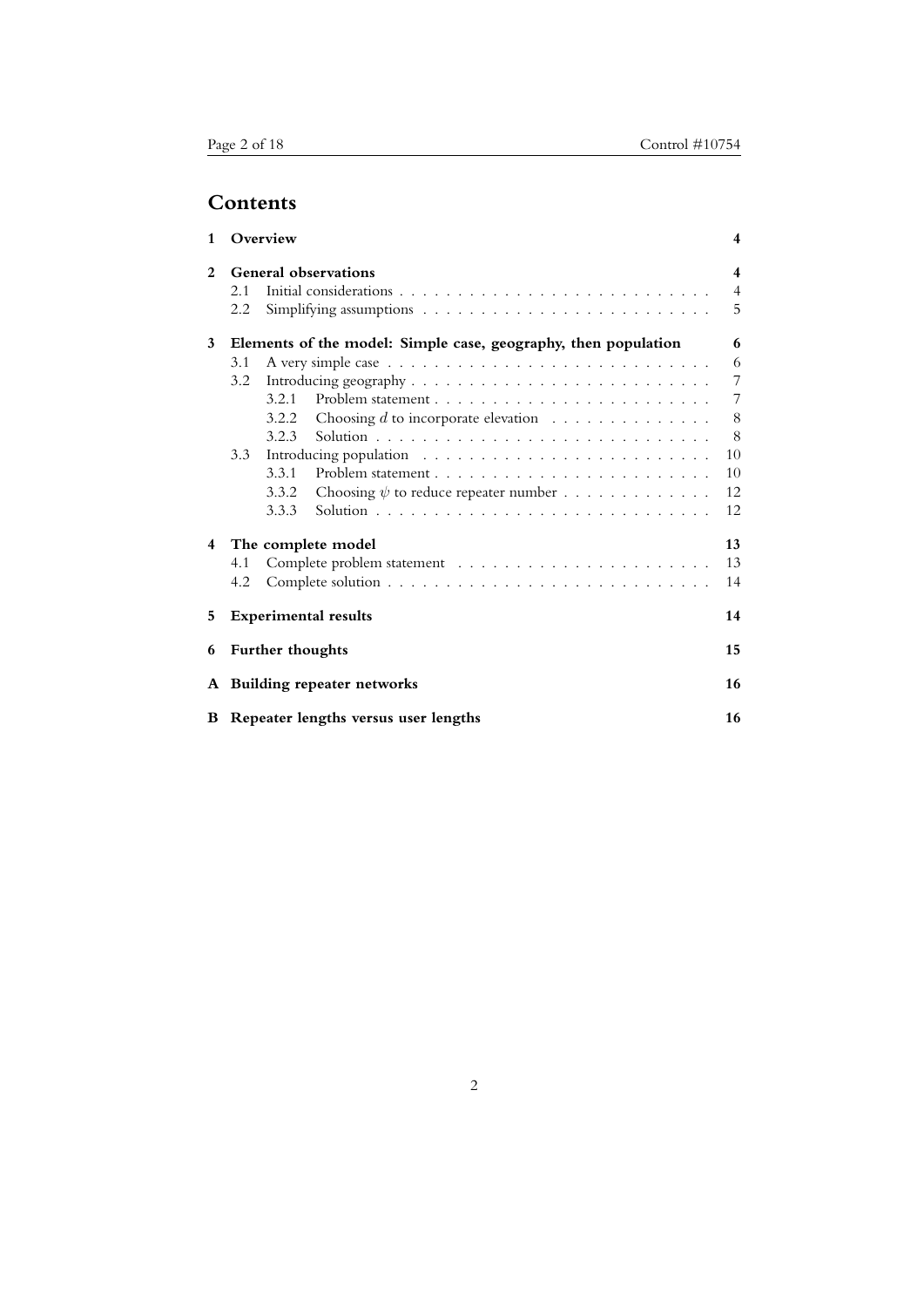# **List of Figures**

| $\overline{1}$ | Various user radii $\ldots \ldots \ldots \ldots \ldots \ldots \ldots \ldots \ldots \ldots \ldots$ |      |
|----------------|---------------------------------------------------------------------------------------------------|------|
| 2              | There is no way to connect either shore to the other across this vast river                       | -8   |
| 3              | Both algorithms $\ldots \ldots \ldots \ldots \ldots \ldots \ldots \ldots \ldots \ldots$           |      |
| $\overline{4}$ | The maximum number of connections between two points is the min-                                  |      |
|                | imum population between the two points 11                                                         |      |
| 5              |                                                                                                   |      |
| 6              |                                                                                                   |      |
| 7              |                                                                                                   |      |
| 8              | It is okay not to distinguish between repeater strength and user strength                         | - 17 |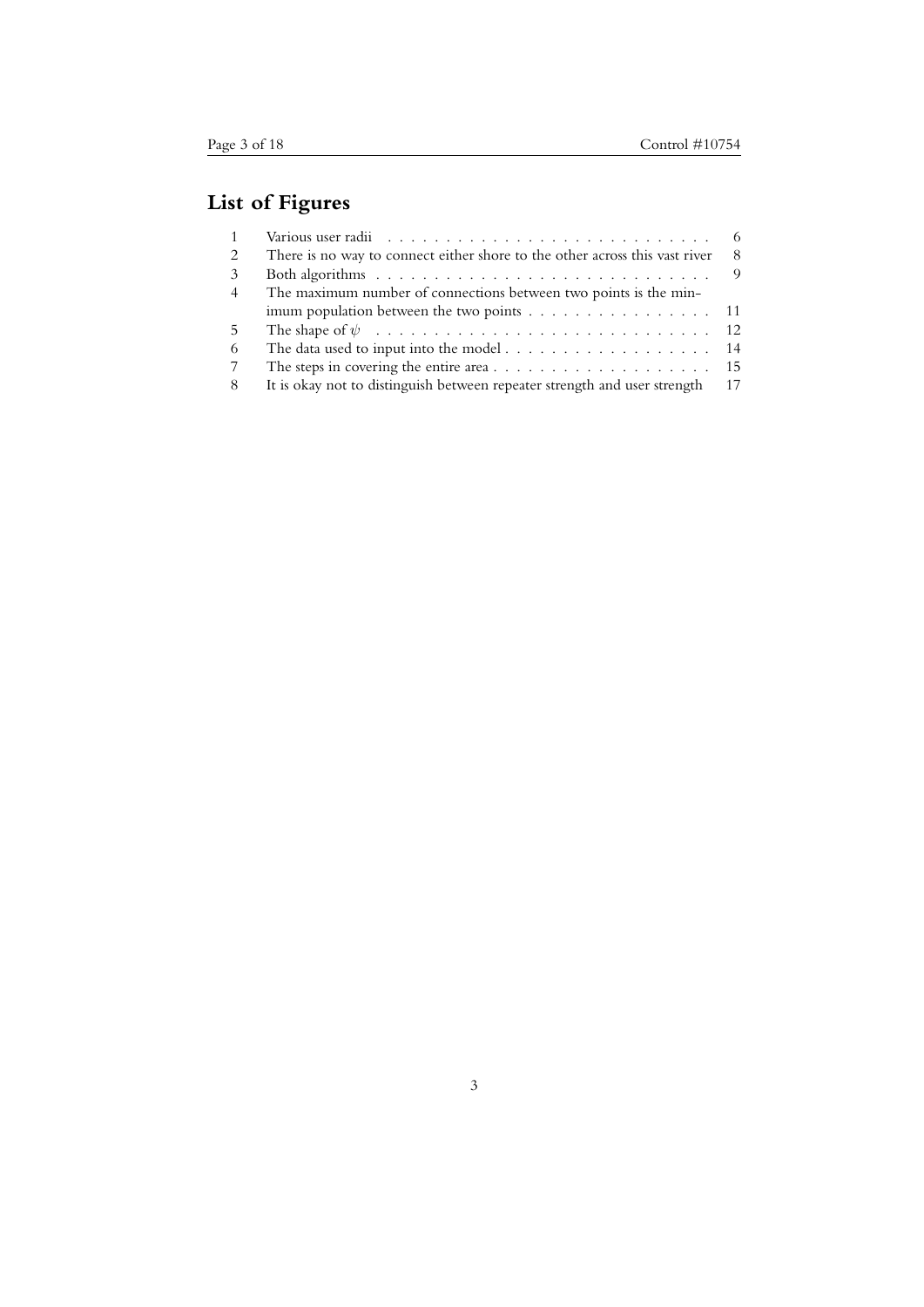### **1 Overview**

Radio communications today are ubiquitous, which makes the associated problems that arise in enabling radio communications more important. Eighty years ago, radios were bulky devices capable of sending out and listening to waves on set frequencies. Today most wireless communication is conducted through infrastructure that allows users to communicate with other specific users around the world via satellites and towers in which the older problems of radio communication are handled digitally. Local communication, of the sort utilized, say, by a police or fire department, still relies on the cheap and reliable VHF (Very High Frequency) or UHF (Ultra High Frequency) spectrum.

In this paper we consider a scenario in which a very large number of people are in need of communicating over the VHF spectrum at once. Perhaps a natural disaster has occurred, rendering cell phone and Internet connections unusable. Perhaps there is a war zone in which it is difficult to maintain communications via more modern methods. The solution to such scenarios is to put into place the infrastructure for local communications using VHF.

In section 2 we outline the important features that a model should consider . Our model has been split into two parts, each solving a different problem as discussed in section 3. The complete model is presented in section 4.

# **2 General observations**

In this section we discuss observations of the problem statement, ambiguities, and general assumptions we have made to simplify and clarify the modeling process. Additional clarification of some assumptions is provided in the appendices.

#### **2.1 Initial considerations**

- **Signal strength:** Each user of the system has a radio which they use to communicate. The radio can be tuned to different frequencies, however, the signal strength of the radio is too weak to communicate over long distances. This problem is addressed using repeaters, which are devices that listen in on a certain frequency and then re-broadcast the signal they've received at a different frequency and with much greater strength. Signal strength is not a simple function of distance, but varies with elevation as well.
- **Interference:** The VHF spectrum of frequencies only allows for a certain number of simultaneous users before they begin to interfere with each other. This issue is addressed by implementing sub-audible tones which users broadcast along with their signal. Certain repeaters are then tuned to only re-broadcast signals which contain a certain sub-audible tone. This allows multiple repeaters to be placed in the same location with the same broadcast frequency.
- **Networks:** By tuning repeaters to certain frequencies and sub-audible tones and placing them within range of each other, it is possible to create repeater networks which cover larger areas.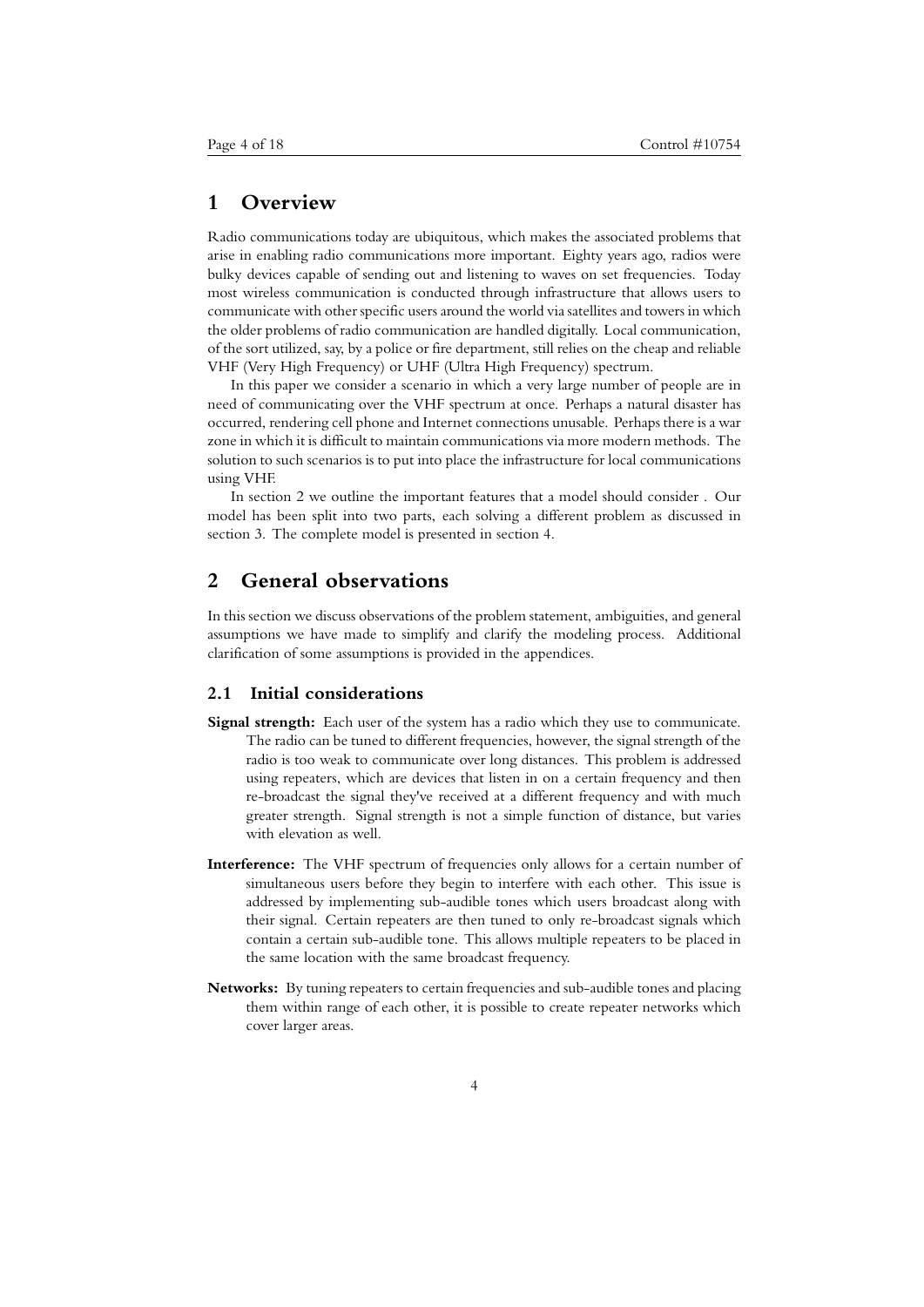- **Usage:** In any given area there are some users who wish to communicate with some other area. Since a repeater or repeater network can only service one conversation at once (although one conversation can have multiple participants) this necessitates the placement of multiple repeaters or repeater networks in certain areas. In addition, certain networks must be made available in designated areas, such as within police jurisdictions. A naive approach would be to place repeaters number of repeaters in an area based solely on population density, however, this is only one aspect of the problem, as high population density areas separated by low population density areas will definitely want to communicate between each other, necessitating the addition of repeater networks in low population density areas.
- **Cost:** Repeaters vary in cost depending on range, features, location, and elevation. So it is important to place as few repeaters as possible in order to achieve a given objective.

#### **2.2 Simplifying assumptions**

We made the following simplifying assumptions for creating this model.

- **Network type:** The technical ways in which repeaters interact are complex. It is not an easy task to construct a viable network of repeaters that works correctly as each repeater must be tuned to the right frequency and sub-audible tone to communicate with other repeaters. In reality, however, we observe a large variety of so-called 'half-duplex' network types, or networks in which it is possible for twoway conversations where only one user can talk at a time. So for the purposes of this model we assume that we can build arbitrarily complex networks and we ignore the technical details of how they link to each other. The exception is that we impose an upper bound for the possible number of functioning networks in one area since eventually interference becomes an issue. For a more thorough justification of this assumption, please see appendix A.
- **Repeater connections:** Repeaters must be within a certain range to communicate with each other. The range with which they can communicate with each other is greater than the range with which users can communicate with the repeater. So the problem of building connected repeater networks in an area is solved by solving the problem of covering an area with enough repeaters so that a user can broadcast to and listen to a repeater when they are in the area as long as the user's maximum radius of communication is less then one half of the repeater's maximum radius of communication. For a further discussion of this point please see appendix B.
- **Repeater redundancy:** One issue which we might have considered is the redundancy of repeater networks. Repeaters might fail, in which case it might be nice to have nearby repeaters to re-route communications We did not consider this in our model, instead, we assumed that it would be cheapest and therefore best to mount multiple repeaters in the same location, if possible.
- **Repeater height:** The cost and the range of the repeater depends on the height which repeaters are placed at. However, for our model we pick a standard height, usually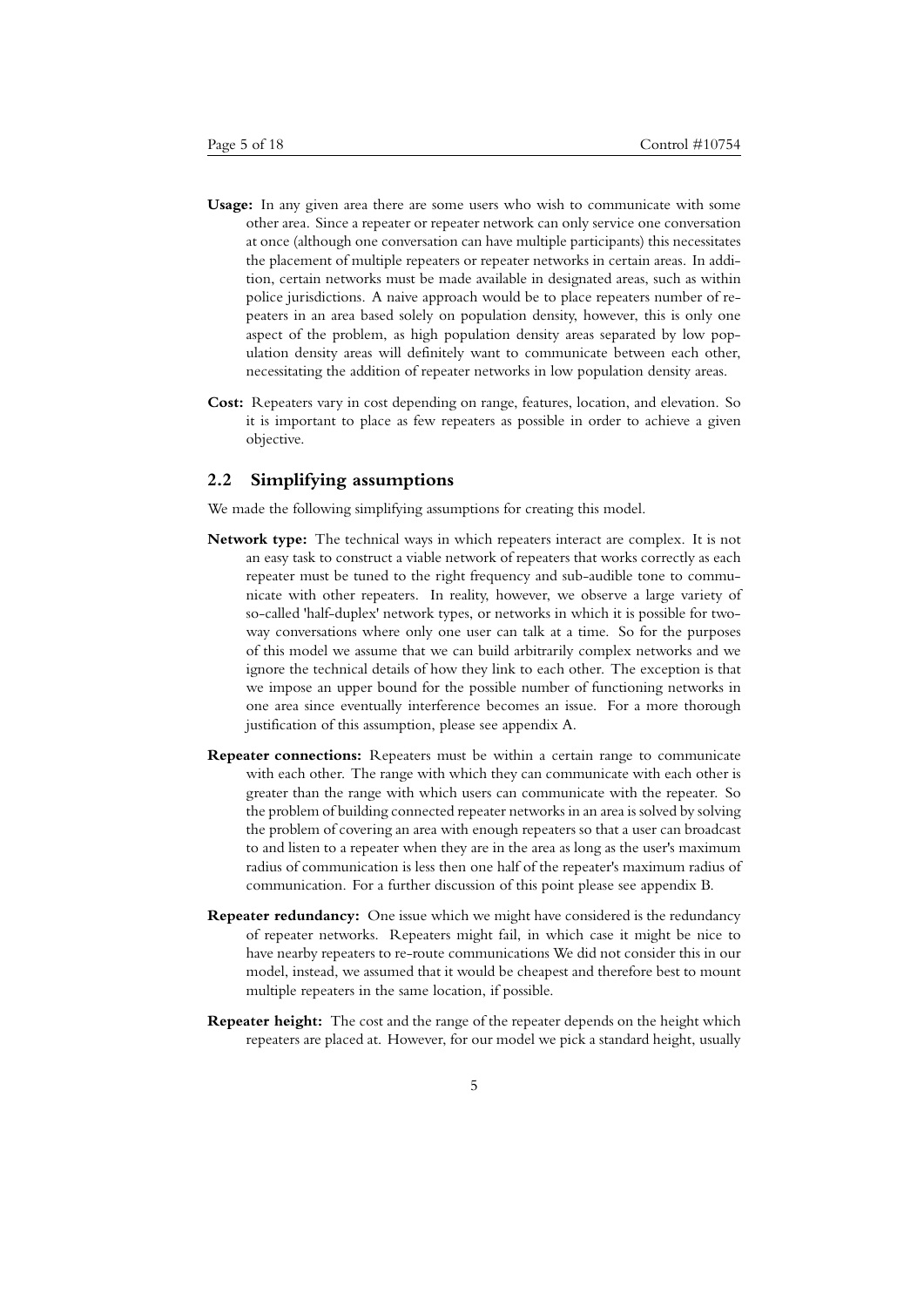about 100-200 feet above the ground, at which the repeaters must be mounted.

**Area under consideration:** For the more complicated model we assume that the area we are covering is rectangular. Although the problem statement asks for a circular area, our model allows for circular areas as a special case in which the circle is inscribed within a rectangle and the area outside of that circle is empty.

# **3 Elements of the model: Simple case, geography, then population**

In this section we discuss our model, beginning with a simple case and adding additional elements.

#### **3.1 A very simple case**

We begin with a circular area *C* of some radius *R*. It is completely flat and has a population of 2 users who wish to communicate with each other. Each user can be heard by and pick up signals of repeaters at a distance of *r*. The problem is to place the minimum number of repeaters such that the entire map is covered by circles of radius *r* centered at each repeater.

Clearly if  $r = R$  then the optimal solution is to place 1 repeater in the center of the map.

If  $r < R$  then 2 repeaters will not be enough no matter where they are placed, because each repeater will only be able to cover less than half of *C*'s circumference and there will always be points on the circle which are not covered. However, three repeaters will be enough for *r* close to *R*.

However, once  $r < 3R/4$  three repeaters will not be enough. 4 will not be enough either. Perhaps 5 will suffice, as in figure 1.



Figure 1: Various user radii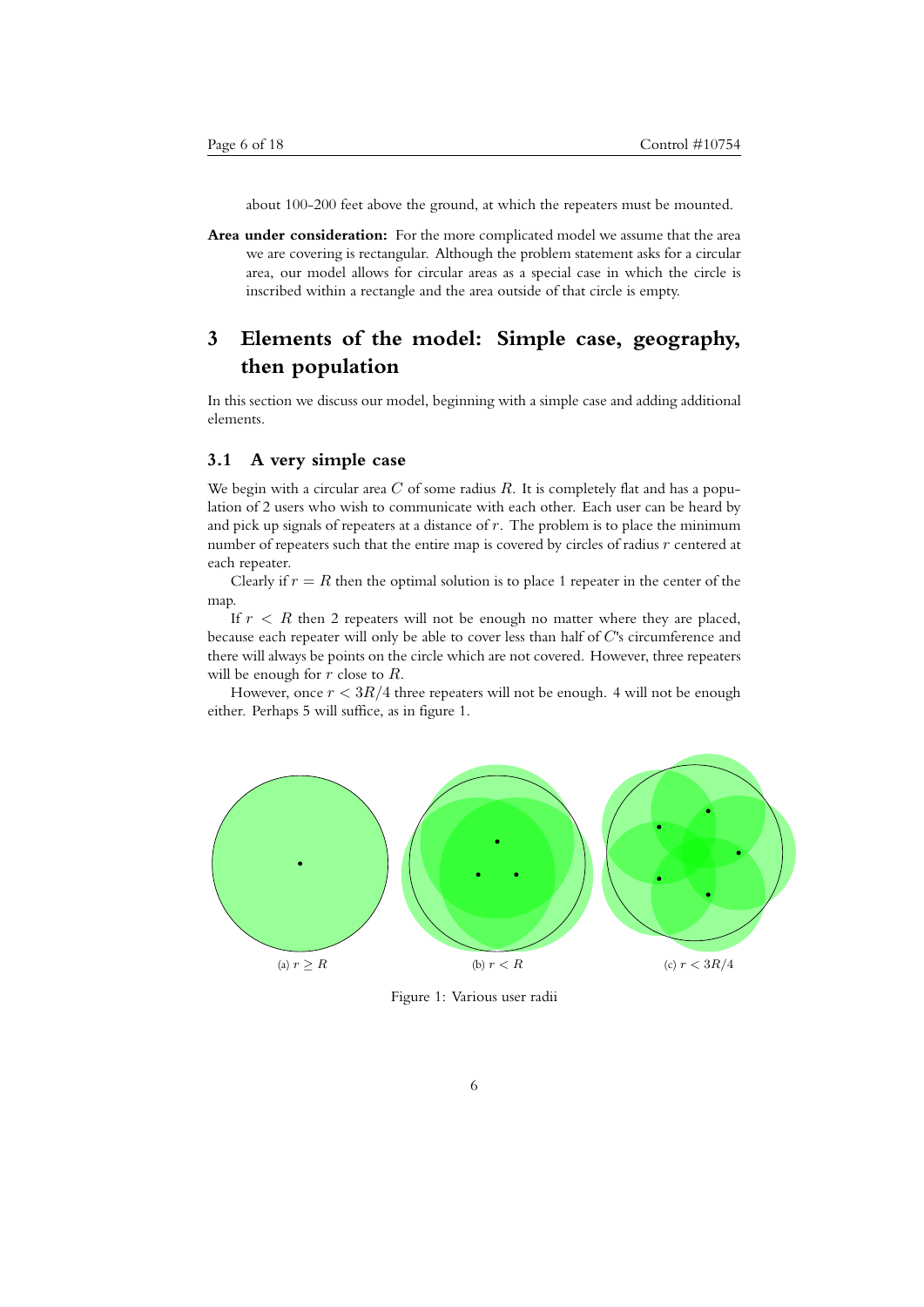In general, the limit of the ratio of the total area to the area each repeater area as the radius goes to zero is *√*

$$
\lim_{r \to 0^+} \frac{1}{r^2 N(r)} = \frac{3\sqrt{3}}{2\pi},
$$

where  $N(r)$  is the total number of discs required to cover the entire circle  $[?]$ .

Now imagine that there are 1,000 users instead of two. Each user is paired with another and they all wish to speak with each other. Then for some given radius of the user's range it's clear that the best approach is to take the most efficient covering of the area with repeaters and duplicate it 499 times in order to accommodate all 500 users. Unfortunately, there are a limited number of frequencies and subtones available, so this may not be possible.

This simple thought experiment, while not directly applicable to our main model, illustrates some of the important features of repeater placement.

- The problem is not always solvable. It may be that there are too many users who want to communicate to too many other users, and since there are a limited number of frequencies and sub-audible tones which repeaters can operate at without interference it may not be possible to service all the users.
- As the size of the area increases the number of repeaters required to form a network which completely covers the area increases rapidly.

#### **3.2 Introducing geography**

Now we introduce a wrinkle - geography. By geography we mean both the positions of things like rivers and lakes, and also the elevation of a point above sea level.

#### **3.2.1 Problem statement**

Let  $D = [0, L_x] \times [0, L_y]$  be a set of ordered pairs. Let  $T : [0, L_x] \times [0, L_y] \rightarrow \{0, 1, 2\}$ be a function. Let  $d : [0, L_x] \times [0, L_y] \rightarrow \mathbb{R}_+$ . Then the problem is to find a set  $R =$  ${r_1, r_2, \ldots, r_M}$ , called the *allocation*, such that given any point  $a \in D$  with  $T(a) \neq 0$ there exists some  $r_i$  such that  $d(a, r_i) < K$ , where K is some constant. The set R must also satisfy the property that  $T(r_i) \neq 0, 1$ . Furthermore, if we consider the points of *R* to form a graph  $(R, e)$  where  $e$  is the set of all  $r_i, r_j$  such that  $0 < d(r_i, r_j) < K$  for all  $i \neq j$  then  $(R, e)$  must be a connected graph.

In this problem *D* represents the area under consideration, The function *T* represents the type of land at a point: 0 is empty space, 1 is water, and 2 is land. The function *d* is a distance metric between points on the map. The elements of the set *R* represent radio repeater locations, and the problem is to find a distribution of radio repeaters that gives coverage to every point on the map while minimizing the number of repeaters. Note, however, that we assumed areas covered in water were equally important for radio coverage as land.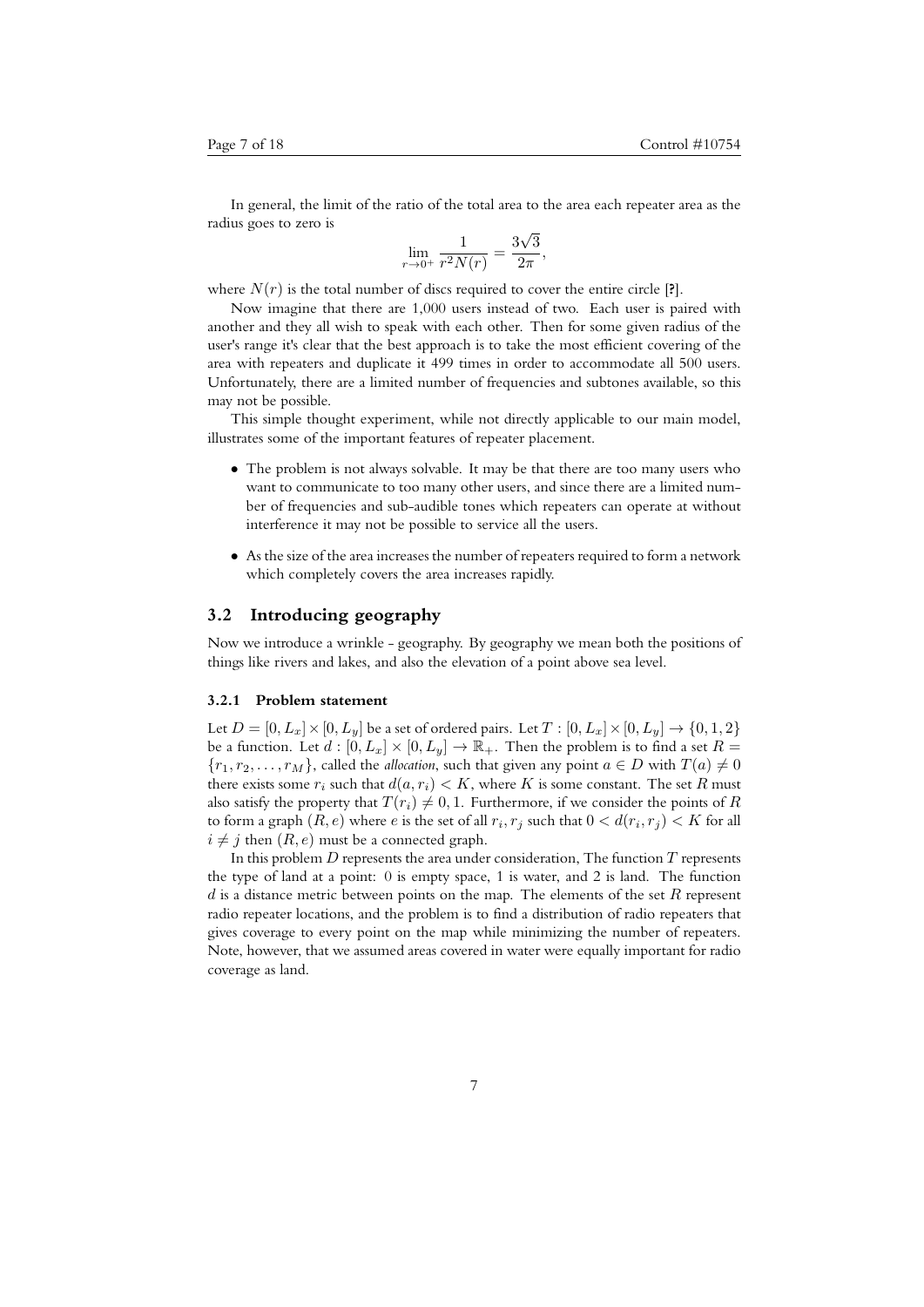#### **3.2.2 Choosing** *d* **to incorporate elevation**

This model has the convenient feature that implementing elevation is an easy task. For initial testing we defined *d* to be the Euclidean distance between two points, i.e., given points  $(x, y)$  and  $(x', y')$  we defined

$$
d = \sqrt{(x - x')^2 + (y - y')^2}.
$$

In order to model the effects of elevation we used the Longley-Rice Irregular Terrain Model[4] (LRIT) as implemented in the open-source program SPLAT![5] to measure how much a signal would degrade between two points. Then we defined

$$
d(a,b) = \frac{2}{1 + \deg(a,b)} - 1,
$$

i.e., the reciprocal of how much a signal transmitted at *a* would have degraded by the time it reached *b* as computed by SPLAT!. It is possible in LRIT for a signal to degrade completely, in which case the distance between the two points is 1. If deg( $a, b$ ) = 1, which means the signal has not at all degraded, then the distance between the two points is 0. For the model we would then choose as a value of  $K$  something like  $\frac{1}{3}$  to ensure that signals between repeaters have not degraded any more than  $\frac{1}{2}$  their original strength.

#### **3.2.3 Solution**

Solving the model posed significant challenges, as depending on our choice of *d* and the given function *T* the problem is not even necessarily solvable. For example, consider the terrain in figure 2.



Figure 2: There is no way to connect either shore to the other across this vast river

We implemented two optimization techniques [7] [6] in order to find near-optimal solutions. First, a hill climbing algorithm was used to find an upper bound on number of repeaters needed to completely cover the area. We generated a large random allocation of repeaters across the map such that all points on the map were covered. A greedy heuristic was then used for each repeater. If it could move to a feasible spot where it covered more area while covering the same area as it did before then it did. Any repeaters which could be removed without uncovering some spot were then removed and the process was repeated.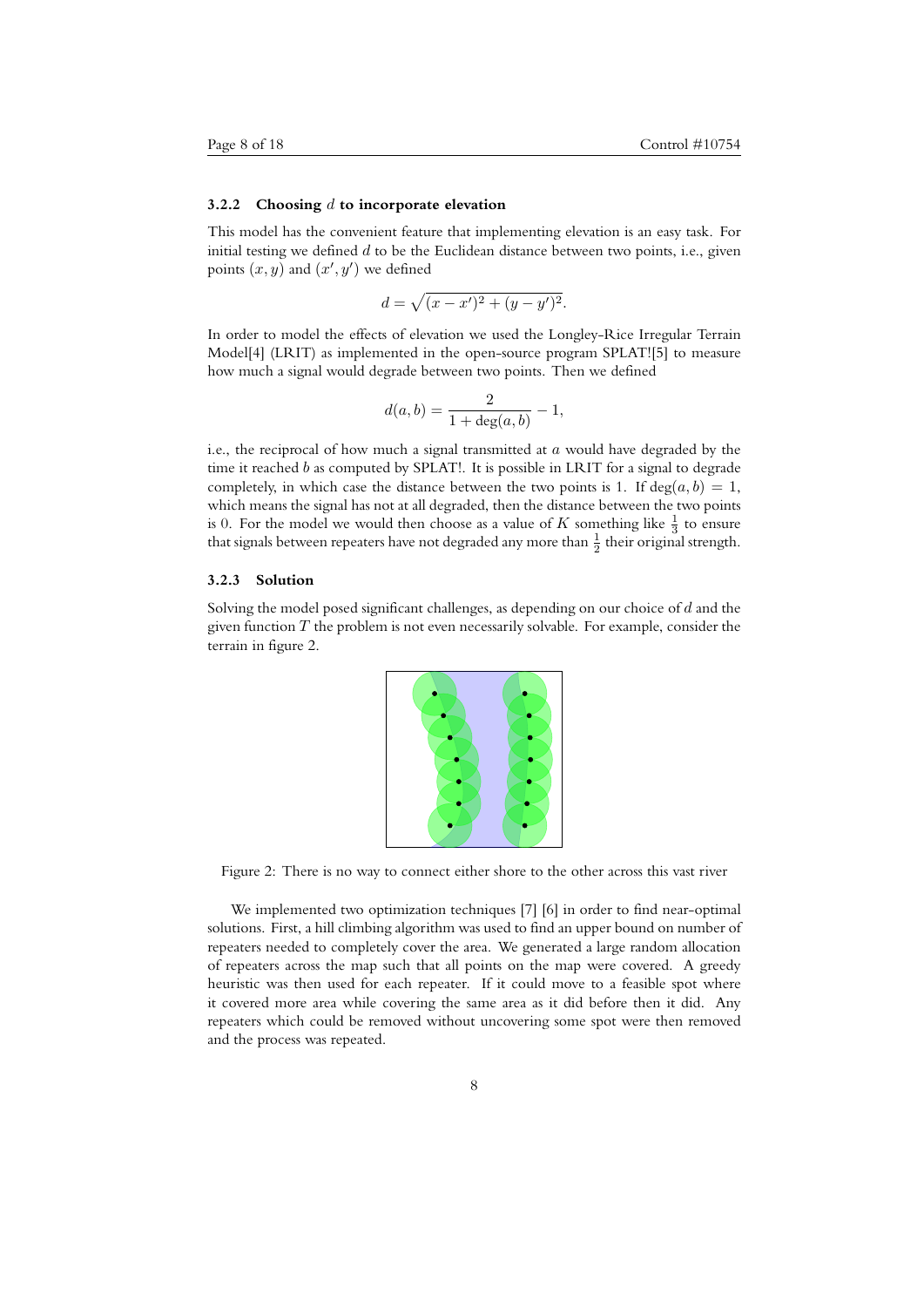

(c) Hill climbing (d) Genetic

Figure 3: Both algorithms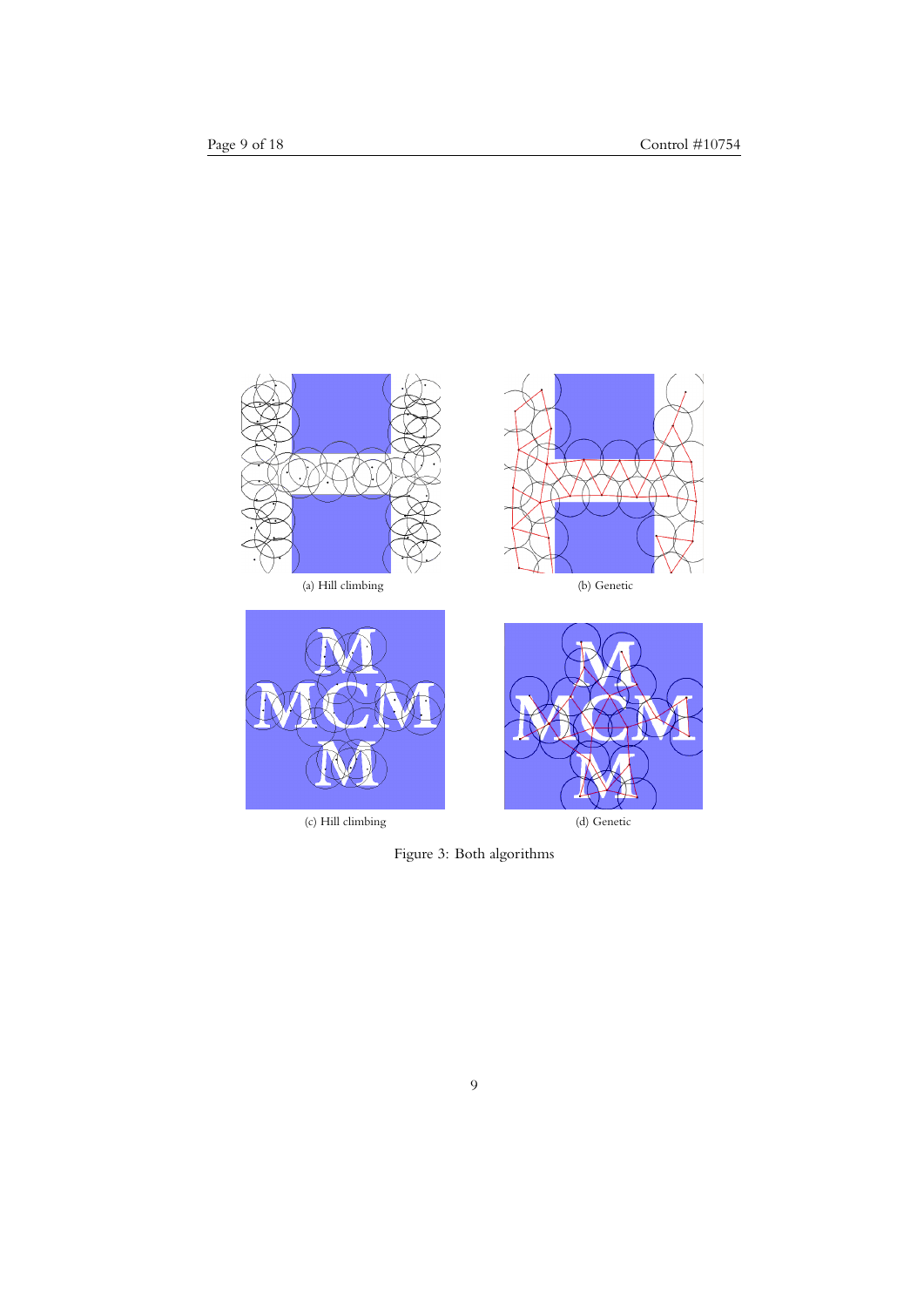This algorithm tended to produce too many repeaters, as shown in figure 3a. We thus implemented a genetic programming technique as in [2] to refine the results. The genetic algorithm was implemented as follows: A number (100) of random feasible allocations of repeaters of some fixed size *M* was generated. We chose *M* to be the number of repeaters which the hill climbing algorithm found could cover the entire area. A fitness heuristic was computed which took the following factors into account:

- *•* Area covered: The more area within range of a repeater the higher the fitness. However, areas which are double-covered are penalized slightly.
- Connectedness of the graph: The more disjoint subgraphs the lower the fitness.
- Population density: Double-covering areas is penalized, but less so for doublecovering areas with population.

The algorithm then repeats but with size  $M-1$  of repeaters to allocate until areas of land start to lack coverage. This algorithm tended to produce nice results, as seen in figure .

Due to the heavy computational requirements of implementing elevation we did not actually compute a repeater distribution which took elevation into account. However, after measuring the computational requirements of LRIT and our algorithm we estimate that it would take about two days to compute on an average desktop computer. Since repeater distributions are not required to be computed in real-time this is an acceptable feature of the model.

#### **3.3 Introducing population**

Now we consider population distribution in the model. The chief problem here is that it only takes one pair of people to completely tie up a half-duplex repeater network. With our previous problem we tried to efficiently cover the map. If we wanted to serve 1000 people with what we have so far the straightforward approach would be to add 499 duplicate repeaters tuned to different sub-audible tones at each location. Then in the worst case scenario, that there are 500 pairs of individuals looking to talk to each other, the network would be able to serve every user. Unfortunately, this would be prohibitively expensive and could not work as there would be far less than 499 possible frequency/sub-audible tones available. In order to find a cheaper and more workable solution we introduce population data into the model. The objective for this model will be to create smaller repeater networks which serve specific areas.

#### **3.3.1 Problem statement**

Let  $R = (V, e)$  be a connected graph where  $V = \{r_1, r_2, \ldots, r_M\}$ . Let  $p: V \to \mathbb{N}$ be a function, and let  $\psi : R \to [0,1]$  be some other function. Then we want to find a collection of subgraphs of *R*, called the *allocation* of repeater networks,  $\mathcal{R}$  =  ${R_1, R_2, \ldots, R_N}$ , such that

1. Each subgraph is also connected.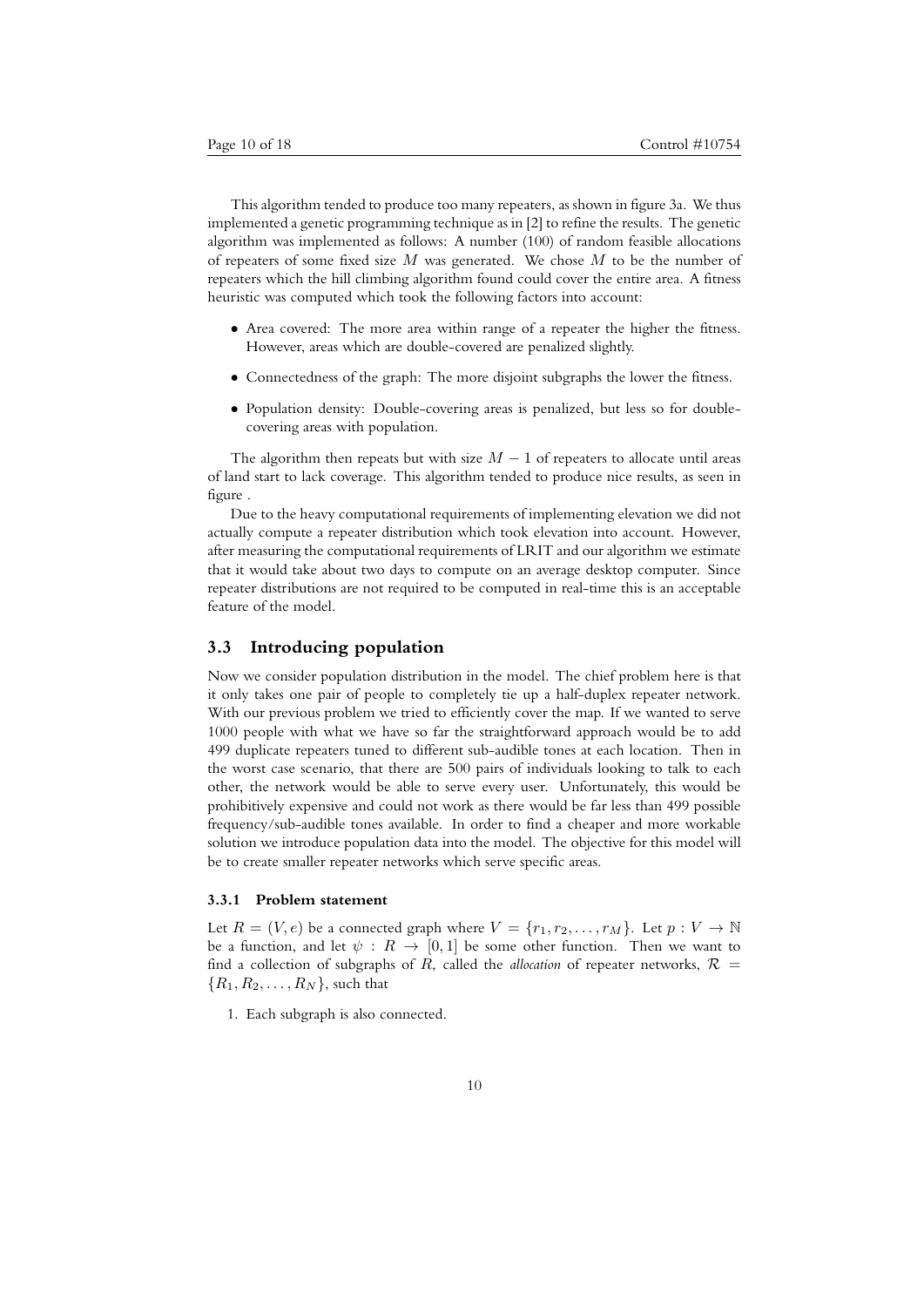2. Given any two  $r_i, r_j$ , if  $\mathcal{R}'$  is the set of elements of  $\mathcal R$  which connect  $r_i$  to  $r_j, R'$ is the set of elements of  $R$  which are vertices of any element in  $\mathcal{R}^\prime,$  and  $\varphi(r_i,\mathcal{R}^\prime)$ is the number of elements of  $\mathcal{R}'$  which  $r_i$  is a vertex of, then

$$
|\mathcal{R}'| \ge \min\{p(r_i), p(r_j)\} + \left(\frac{1}{2} \sum_{r_k \in R', r_k \ne r_i, r_j} \min\{p(r_k), \varphi(r_k, \mathcal{R}')\}\right) \psi(r_i, r_j).
$$

3. If  $C = \{C_1, \ldots, C_{N'}\}$  is some other set of the subsets of *R* with these two properties then

$$
|C_1| + \ldots + |C_{N'}| \ge |R_1| + \ldots + |R_N|.
$$

4. The vertex *r<sup>i</sup>* shows up at most *S* times in the set of subgraphs, where *S* is some fixed number.

This problem is analogous to finding a number of subnetworks to best serve the population of the map, which here means to find an allocation of subnetworks such that any two users can be guarenteed to be able to contact each other even in the case where all the other users are communicating in the `worst' possible way. The graph *R* represents the possible repeater locations. The function *p* represents the total population served by a repeater location. The function  $\psi$  is some discounting function, possibly based on distance.

Condition 1 requires that each subgraph correspond to a repeater subnetwork. Condition 3 enforces optimality of the solution.

Condition 4 restricts the possible number of repeaters at a point by some number, presumably the number of possible sub-audible tones available.



Figure 4: The maximum number of connections between two points is the minimum population between the two points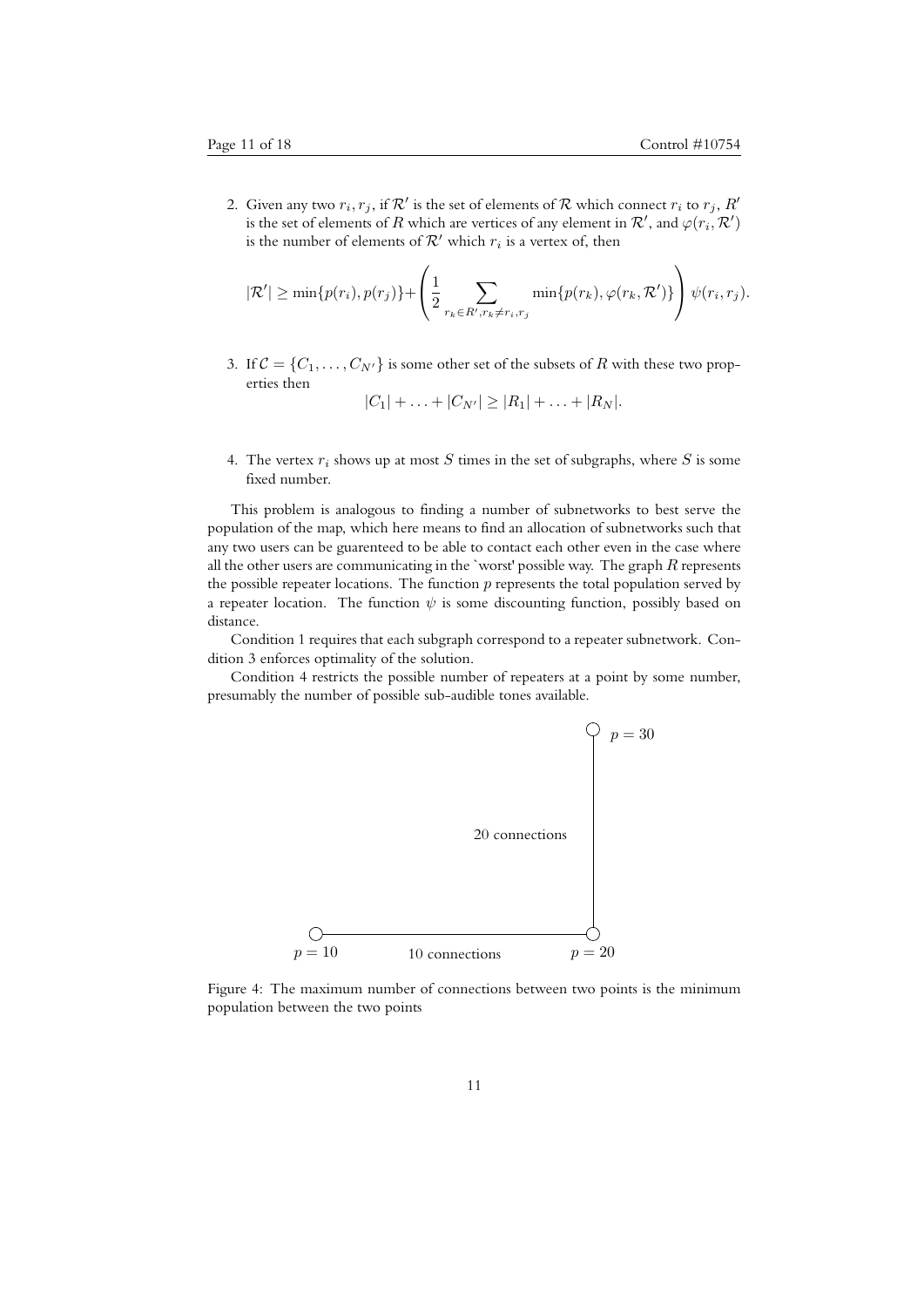Condition 2 restricts the possible repeater networks by requiring that two points be able to communicate even if other networks are tied up. The minimum of the population between two points was chosen because that represents the maximum number of connections which might be made between two repeater locations, as seen in figure 4. However, we also need to adjust for the fact that each repeater might be used by a pair of people, which explains the second term in condition 4. If a repeater network covers 6 repeater locations, then in order to serve every person in the area in the worst case scenario of each person communicating with one other person we will need at least 3 repeater networks. However, if the population at a location  $r_k$  is less than the number of subnetworks which pass through that point,  $\varphi(r_k, \mathcal{R}')$ , then we only count people until the population runs out, which explains why there is a second minimum in the expression.

Finally, the function  $\psi$  is added in order to possibly reduce the number of repeaters if we want to discount for distance. Note that the addition of the function  $\psi$  guarentees that a solution exists for some form of  $\psi$ , for example  $\psi \equiv 0$ .

#### **3.3.2 Choosing** *ψ* **to reduce number of repeaters**

If  $\psi = 1$  then the problem becomes finding a distribution of networks such that an arbitrary pair of users will be able to communicate even if every other user is communicating using the maximum number of subnetworks that they can. Then the problem may not be solvable depending on the value of *S*, so we introduce  $\psi$  to hopefully reduce the number of repeaters. We used distance to discount, assuming people who are far apart are less likely to talk to each other than people which are close to each other. The function we choose for  $\psi$  looked like figure 5.



Figure 5: The shape of *ψ*

#### **3.3.3 Solution**

This is a difficult problem to solve because the conditions on the networks depends partly on how the network are chosen as seen in condition 4, so changing one part of the network could have deleterious effects on other parts. We formulated a hill climbing algorithm to compute a solution, with the following steps:

1. First, a subnetwork is created consisting of a single random repeater location and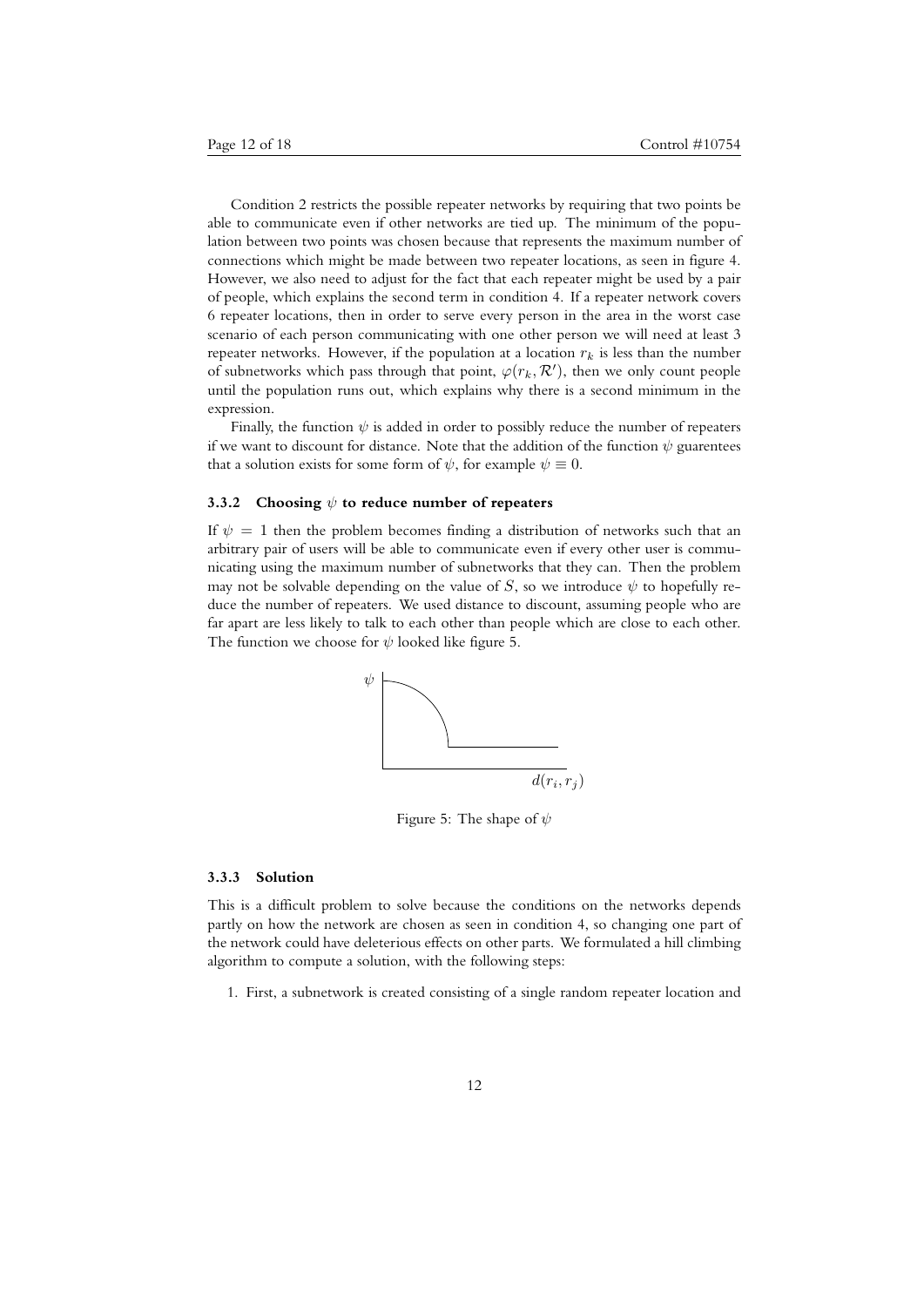the value of a heuristic function<sup>1</sup> was computed based on conditions 1, 2, and 3 of the problem.

- 2. For each subnetwork, the following steps were followed:
	- (a) Find all possible repeater locations which could be added to that subnetwork and maintain its connectivity.
	- (b) Re-compute the fitness value for a new repeater allocation formed by adding each possible repeater location to the subnetwork, or subtracting a repeater from the subnetwork.
	- (c) If any of the possible repeater locations increased fitness, then the one which increases fitness the most is added to the subnetwork and we go to step 2.
- 3. A new subnetwork is created by looping through all possible repeater locations and finding the one which if made into a 1-element repeater increases fitness the most. Once created, we go to step 2.
- 4. If no new subnetworks can be created without decreasing fitness then the algorithm terminates.

We did not have time to fully implement this algorithm computationally.

### **4 The complete model**

This section presents the complete problem statement and model.

#### **4.1 Complete problem statement**

The problem is the following: Let  $D = [0, L_x] \times [0, L_y]$  be a set. Let  $P : D \to \mathbb{R}$ ,  $T: D \to \{0, 1, 2\}, \psi: D \times D \to [0, 1]$  and  $d: D \to \mathbb{R}_+$  be functions. Then the problem is to find a set of repeater locations  $R = \{r_1, \ldots, r_N\}$  with a corresponding set of connections  $e = \{(r_i, r_j) : d(r_i, r_j) < K\}$  and a collection  ${\cal R}$  of subgraphs of (*R, e*) such that

- 1. Given any point  $a \in D$  such that  $T(a) \neq 0$  there exists some  $r_i \in R$  such that  $d(a, r_i) < K$ , *K* some number.
- 2.  $T(r_i) \neq 0, 1$  for all  $r_i \in R$ .
- 3.  $(R, e)$  is connected and every element of  $R$  is connected.
- 4. Given any two  $r_i, r_j$ , if  $\mathcal{R}'$  is the set of elements of  $\mathcal R$  which connect  $r_i$  to  $r_j, R'$ is the set of elements of  $R$  which are vertices of any element in  $\mathcal{R}^\prime,$  and  $\varphi(r_i,\mathcal{R}^\prime)$ is the number of elements of  $\mathcal{R}'$  which  $r_i$  is a vertex of, then

$$
|\mathcal{R}'| \ge \min\{p(r_i), p(r_j)\} + \left(\frac{1}{2} \sum_{r_k \in R', r_k \ne r_i, r_j} \min\{p(r_k), \varphi(r_k, \mathcal{R}')\}\right) \psi(r_i, r_j).
$$

<sup>&</sup>lt;sup>1</sup>Specifically, the heuristic function was defined to be the number of pairs of points which satisfied conditions 1, 2, 3 divided by the total number of pairs of points.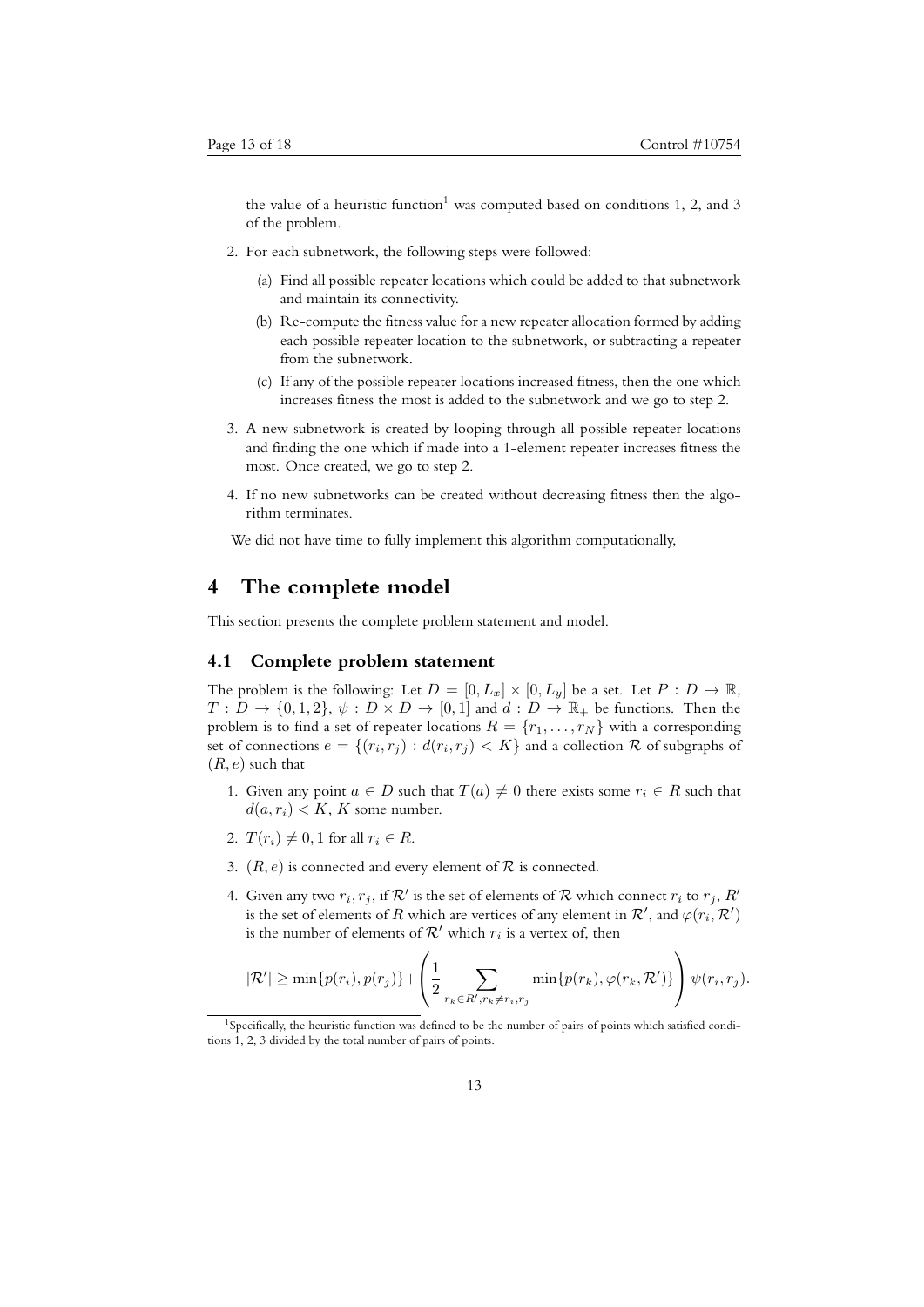5. If  $C = \{C_1, \ldots, C_{N'}\}$  is some other set of the subsets of R with these two properties then

 $|C_1| + \ldots + |C_{N'}| \ge |R_1| + \ldots + |R_N|$ .

6. The vertex  $r_i$  shows up at most  $S$  times in the set of subgraphs, where  $S$  is some fixed number.

#### **4.2 Complete solution**

This is a combination of the cases examined so far and our solution is similar as well. First, we apply our solution to the geography problem to find the set *R*. Then, we take that set and use it as an input in solving the population problem.

### **5 Experimental results**

We gathered population, elevation, and geographical information for the Puget Sound area in Washington state. We chose this area because of its relative complexity of water and land. Figure 6 shows the different data sets we used.



Figure 6: The data used to input into the model

Now we applied the hill climbing solution to the geographical information, as shown in figure 7a. This gave us an upper bound of 60 repeaters necessary to cover the area. Using this number, we applied our genetic algorithm to refine and improve the distribution. The results are seen in figure 7b.

We compared the results of the genetic algorithm to a control algorithm which simply distributed the repeater locations in a uniform grid. The genetic algorithm covered 28% more land than the control algorithm and was much more connected.

We did not have time to compute the hill climbing algorithm and apply it to the problem.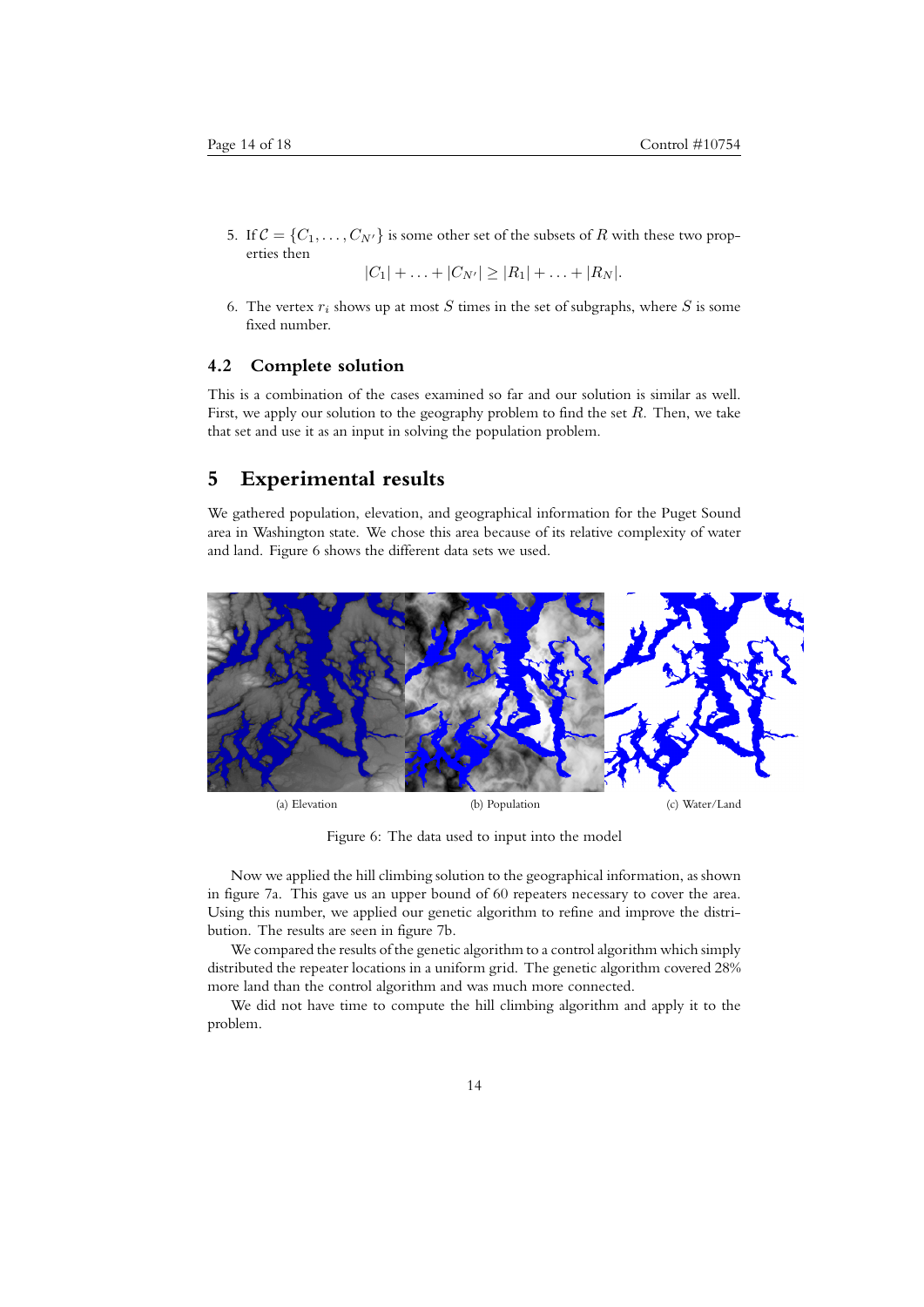



(c) Control algorithm of equally spaced repeaters

Figure 7: The steps in covering the entire area

# **6 Further thoughts**

Our model did well in distributing the initial network of repeater locations. We did not have time to compute the allocations of subnetworks, however, computation by hand on simpler networks yielded good results. Some areas which we would like to improve and finish are

- *•* Implement the solution to the population problem computationally.
- *•* Experiment with computing the initial repeater allocation using values of *d* provided by SPLAT!.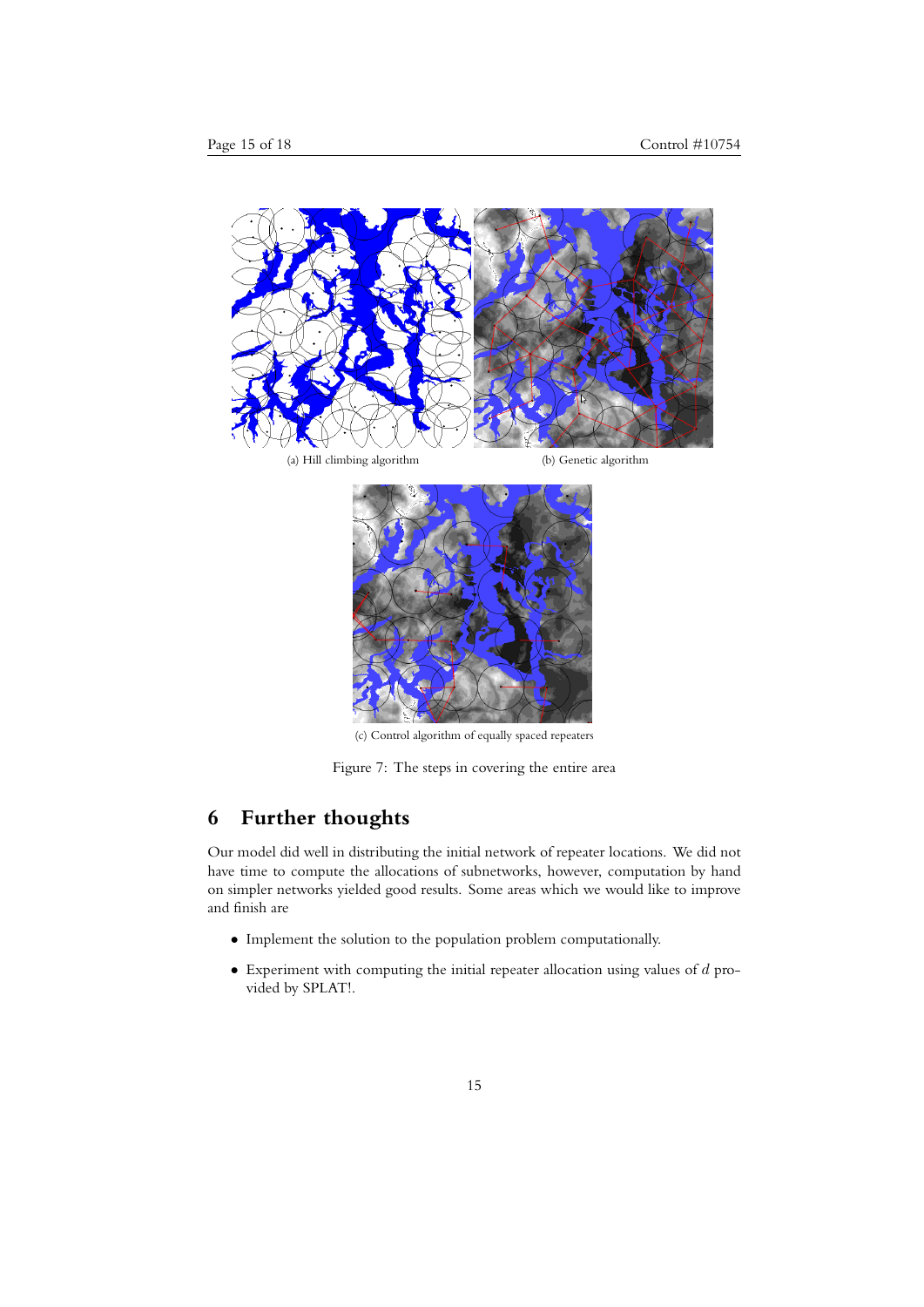# **A Building repeater networks**

In our model we ignored the actual mechanism by which repeater networks are formed. This section elaborates a bit more on why this assumption is reasonable.

Radio repeaters vary widely in their usage design and construction. Many repeaters have capabilities to connect to telephone lines or even to the Internet. Often they are capable of being programmed to respond to different tones. Many have radios which listen for signals on certain frequencies and then tune the repeater to that particular frequency.

We spent some time thinking about how one would construct repeater networks to minimize interference. For example, it is clearly a bad idea to place two repeaters within range of each other, have one listen at frequency *F* and broadcast at frequency  $F + 600$ , and have the other listen at frequency  $F + 600$  and broadcast at frequency *F*. We imagine that this would cause a feedback loop.

However, since radio repeaters do appear to be very customizable, and since we are allowed to construct the network however we want, we would construct it as follows: Given some network which we want to construct, we would choose a sub-audible tone not already in use. Then, we would assign each repeater a set frequency of the 6 or so we have to choose from. Each repeater would then be given a small radio which listens for the frequencies which the repeaters surrounding it might broadcast on. Upon receiving the signal it would begin listening on the appropriate frequency and broadcasting on its own frequency.

Regardless of the feasibility of the methods we used, in real life situations we observe a wide variety of functioning radio repeater networks. For example<sup>2</sup> we see repeaters recieving and broadcasting frequencies which are offset by as little as 200 kHz. We also see a plethora of arrangements of repeaters.

The only restriction that this places on repeater networks is that if we have 6 frequencies to use in a network then 7 repeaters cannot be all connected to each other. However, this rarely occurs.

The issue with this setup is that to communicate a user must `key up' their radio and wait until all of the appropriate repeaters have keyed up. However, we think that this is a problem which will always exist over long distances no matter how the radio repeaters are arranged.

## **B Repeater lengths versus user lengths**

Throughout this paper we have been purposefully vague about the issues of repeater signal strength versus user signal strength. Repeaters have powerful signals and are capable of communicating across long distances. Users have weak signals and must be closer to a repeater to communicate.

Based on our observations of maps of repeater signal strengths, it appears that in general a repeater can communicate with another repeater at about twice the distance as a repeater can communicate with a user. Then if a user can communicate with a repeater

<sup>2</sup>See for example a network in Colorado at http://www.colcon.org/fig/colcon coverage.gif or http://www.colcon.org/fig/colorado connection map.gif.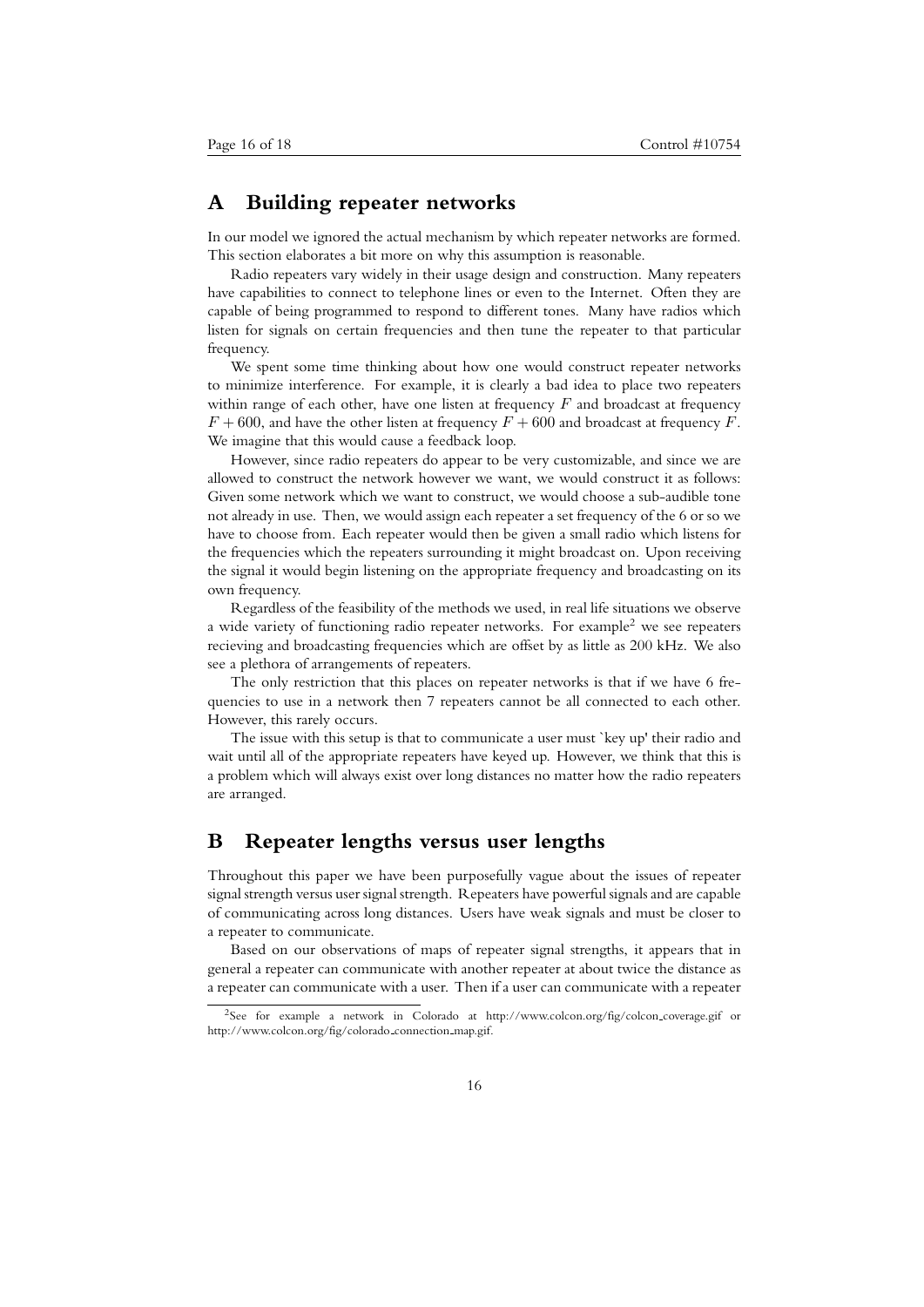

Figure 8: It is okay not to distinguish between repeater strength and user strength

at any point in some area then all of the repeaters in that area must be connected, as demonstrated in figure 8.

The dashed circle represents the radius within which the user can communicate while the solid line represents the radius within which the repeaters can communicate.